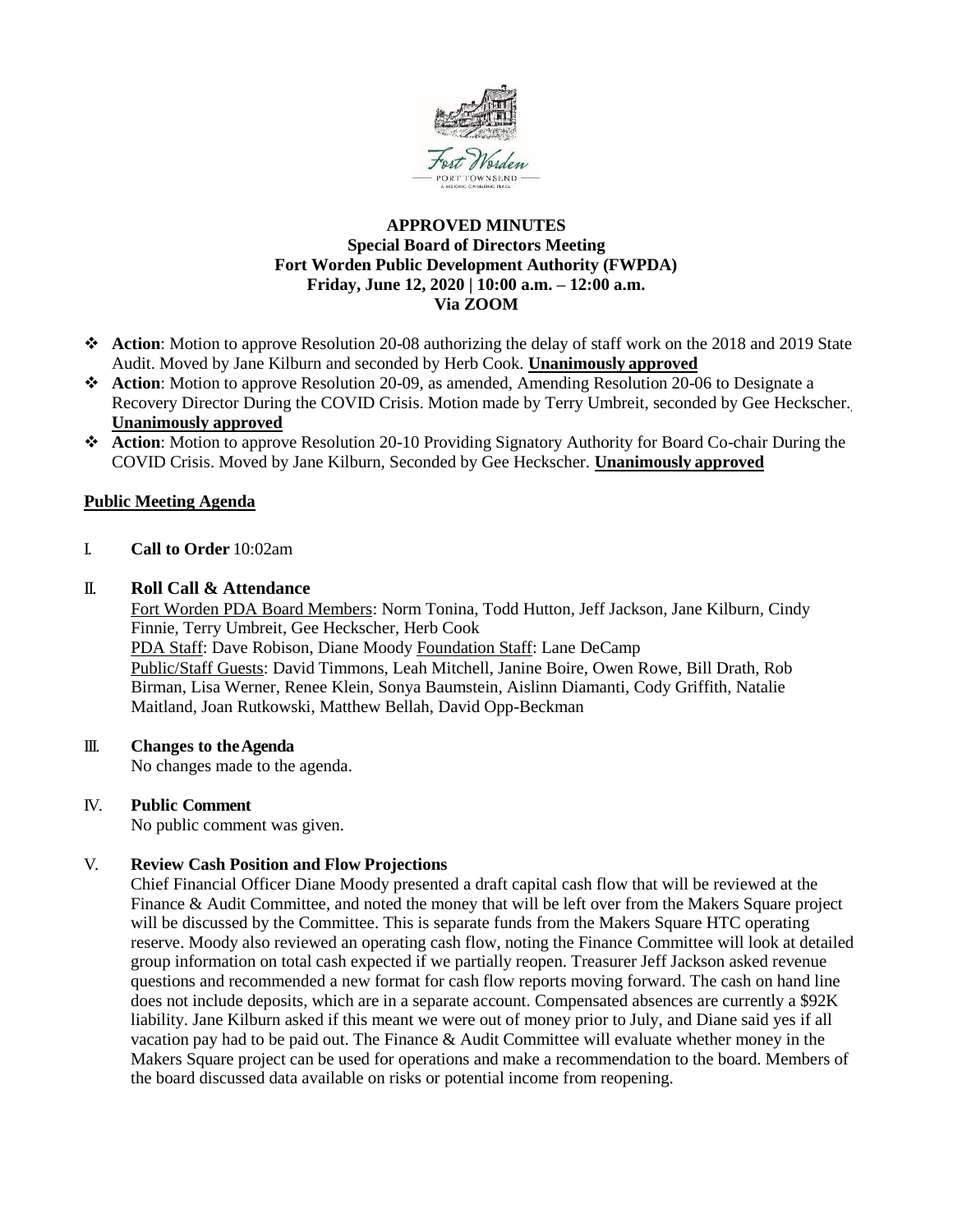## VI. **Draft Recovery Budget**

Consultant David Timmons discussed the preliminary Recovery Budget, and reported on meeting with representatives from FEMA. The scope of the declaration is fairly narrow right now, and only emergency expenses qualify at this time. In a disaster, the emergency period is usually closed after a few months, but this one has been left open and will stay open for the time being. A new program is planned to be released for August, and at that point more long-term fixes/mitigations may be covered. The intention is to pull parts of staff members' time from the operating staff to work on the recovery. David said the PDA is planning the first FEMA submission for later this month, likely targeting the expedited process, which could take 30-45 days to get the money in hand. There will be more detail of the draft budget presented at the Finance & Audit Committee. Treasurer Jeff Jackson asked if reopening being supported by FEMA was dependent on our reopening date, and David Timmons confirmed that the same items would be reimbursable for either reopening timeframe. Jeff asked about the employees who are split in focus between Operations and Recovery, and how the accounting would work for this. David confirmed that there would be a separate account, and reimbursements for moneys already spent would be able to be paid back to Operations. Staff who work on both will need to track separate hours, similar to the capital fund. Items that may be eligible in the program opening in August have not been accounted for in current operations budgets. David will bring this budget forward to the Finance & Audit Committee for further review. Funds beyond FEMA are also being looked at, as well as joint contracting with other agencies.

# VII. **Draft Revised 2020 Post-COVID Operations Budget**

Moody reviewed a base-case draft budget of what it would take to maintain the assets of the Fort through the end of the year without reopening. A reopening budget will also be reviewed by the Finance & Audit Committee. Board Member Jane Kilburn asked how not reopening would affect partners. In the draft budget scenario reviewed, Partners would only be able to operate within their leased spaces, other meeting spaces would be closed.

### VIII. **Resolution 20-08 authorizing the delay of staff work on the 2018 and 2019 State Audit**

Moody reviewed the recommendation of the Finance & Audit committee to delay staff work on the audit until the fall, and the likelihood of two findings as the result of the delay and the Foundation not auditing the years covered. Foundation Board Member Herb Cook asked what the penalty/consequences would be for these potential findings. Diane said it's noted in their review and while a bank would likely not be concerned with these findings, they would be public. **Action**: Motion to approve Resolution 20-08 authorizing the delay of staff work on the 2018 and 2019 State Audit. Board Co-Chair Norm Tonina called for a motion at 11:20pm, moved by Jane Kilburn and seconded by Herb Cook. **Unanimously approved**

## IX. **Resolution 20-09 Amending Resolution 20-06 to Designate a Recovery Director During the COVID Crisis**

Executive Director Dave Robison reviewed the differences between Resolution 20-09 and the resolution it is amending, 20-06. Resolution 20-09 designates Robison's time to be split 50-50 between Executive Director work and Recovery Director work, and increases Robison's COVID-related spending authority to \$50K. Treasurer Jeff Jackson asked about process controls, and Herb Cook recommended this be addressed by the Finance & Audit Committee. Robison noted a strike-out of language in the distributed draft, beginning with "and authorizes the Executive Committee to assume certain duties with respect to Fort Worden management." **Action**: Motion to approve Resolution 20-09, as amended, Amending Resolution 20-06 to Designate a Recovery Director During the COVID Crisis. Motion made by Terry Umbreit, seconded by Gee Heckscher. **Unanimously approved**

# X. **Resolution 20-10 Providing Signatory Authority for Co-chair During COVID Crisis**

**Action**: Motion to approve Resolution 20-10 Providing Signatory Authority for Board Co-chair During the COVID Crisis. Moved by Jane Kilburn, Seconded by Gee Heckscher. **Unanimously approved.**

# XI. **Staff Update**

Facilities Director David Opp-Beckman reported that Makers Square construction has restarted, and now has an October  $7<sup>th</sup>$  completion date in the new schedule.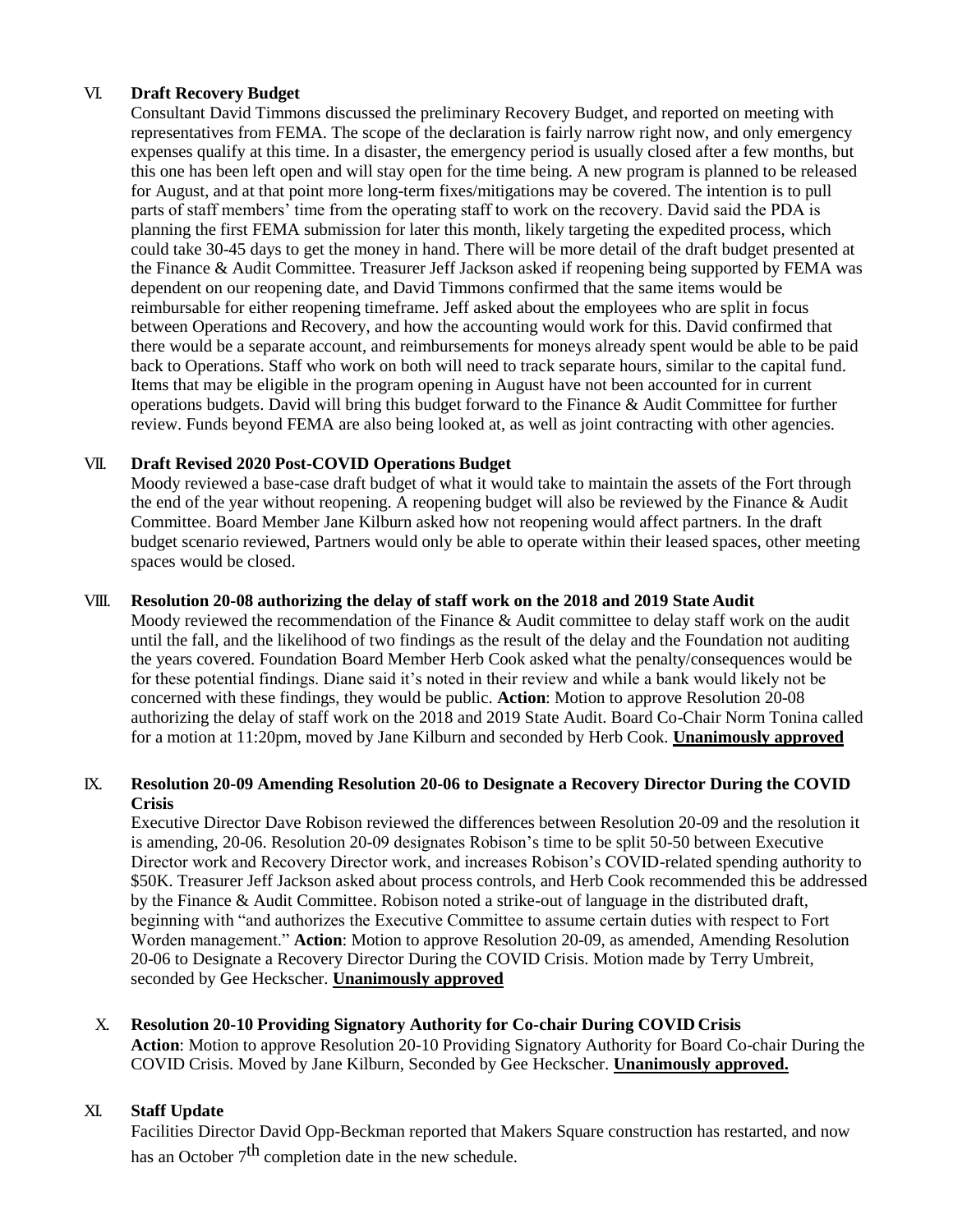## XII. **Public Comment**

No public comment was given.

XIII. **Next Meetings:** June 18th 11am-1pm Finance & Audit Committee June 24<sup>th</sup> Regular Board Meeting

## XIV. **Executive Session – Conference Call**

The board entered Executive Session at 11:35am to discuss with legal counsel representing the agency potential litigation when public discussion of the legal risks is likely to result in an adverse legal or financial consequence to the agency. No board actions were taken during Executive Session.

#### XV. **Meeting Adjourned 12:08 p.m.**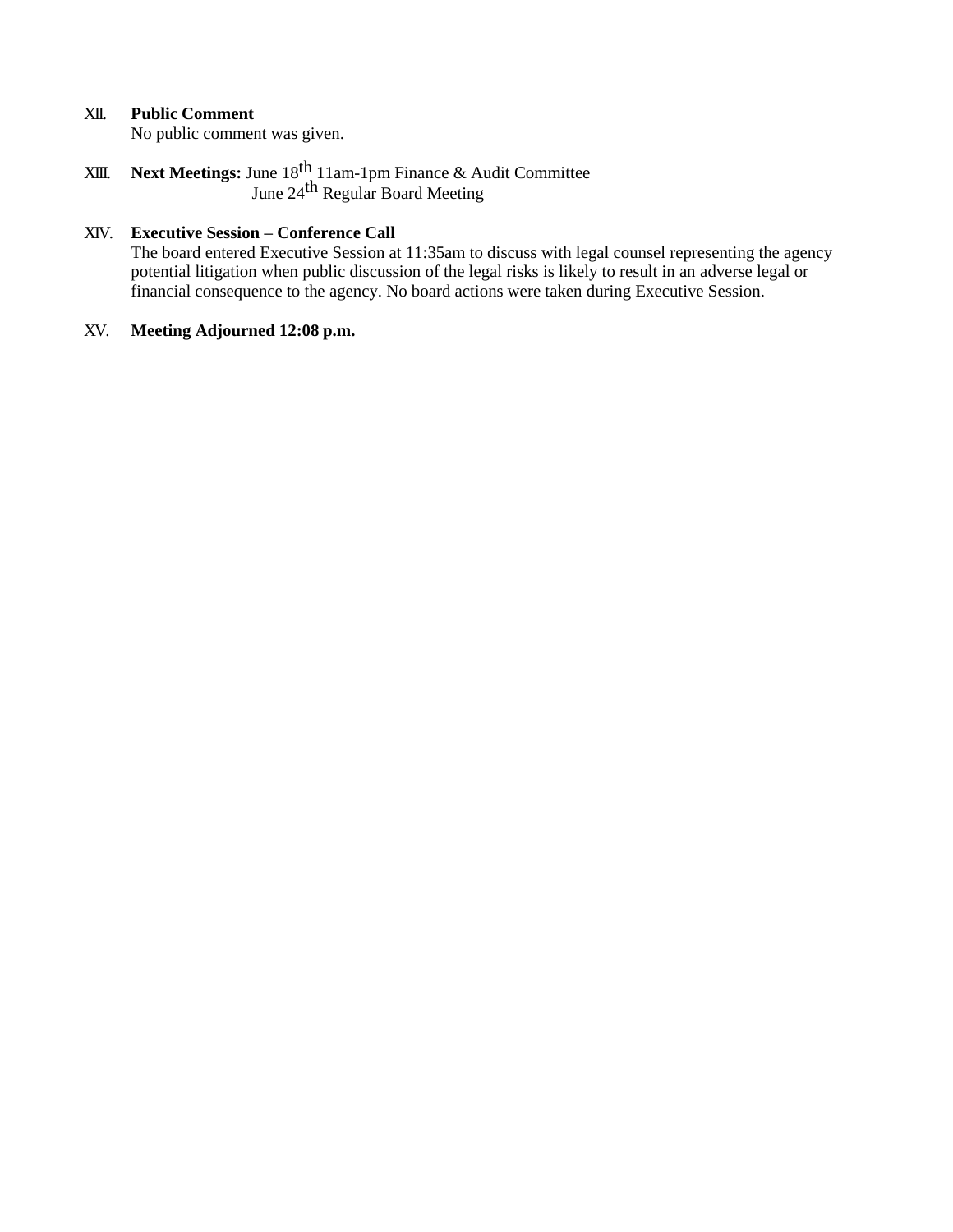

### **APPROVED Finance & Audit Committee Fort Worden Public Development Authority Thursday, June 18, 2020** | 11**:00 a.m. to 1 p.m. Via ZOOM**

#### **Attendance**

**Finance & Audit Committee:** Jeff Jackson, Cindy Finnie, Herb Cook, Todd Hutton **PDA Board Members:** Norm Tonina, Terry Umbreit, Gee Heckscher, Jane Kilburn **Participating Staff:** Dave Robison, Diane Moody, Sonya Baumstein, Cody Griffith, Aislinn Diamanti

### **Public Meeting Agenda:**

### I. **Call to Order:** 11:07am

### II. **Budget Scenarios and Cash Flow Options Presentation**

Consultant David Timmons provided an overview of what is currently eligible for FEMA, which is limited to emergency spending and only looking out about 30 days ahead. Foundation employee Lane DeCamp stated that Category B Emergency Measures are all that are being covered at this time. The steps to submission were reviewed, including the expectation of a 30-day reimbursement cycle. Committee Chair Jeff Jackson recommended we submit as soon as possible for what is eligible now.

Chief Financial Officer Diane Moody reviewed the Makers Square cash flow position by month and reopening scenario, showing that reopening in August would improve the cash position through the remainder of 2020. Herb Cook asked if the scenario had been run for opening in August but closing in November. Diane explained that this scenario included restaurants closing in October but leisure accommodations staying open through the end of the year. Jeff clarified that the current assumptions included much lower staff at this scaled level and that's why it is hard to compare to prior years.

Looking first at Scenario 1, which includes a partial reopening of lodging and restaurants, Moody reviewed reservations on the books, focused on leisure travelers. She noted that the PDA hasn't been taking any reservations since March 2020 and the PDA can likely increase occupancy due to pent up demand. Assumptions for this reopening scenario are that the county will enter Phase 3 in late June/early July, and be in Phase 3 for opening in August. Advantages, including bringing back some staff and providing partner services, were reviewed. Risks were also reviewed, including potentially having to close again due to a spike in disease activity. Moody said that daily sales would be monitored tightly in this scenario. She noted there are groups under 50 that are currently booked, and further discussion is needed to determine if it is the PDA will be able to service this market. It is not expected that groups over 50 will be able to be accommodated this year, per the Governor's guidance.

Moody noted there is no catering in this budget, with food only provided through the Canteen and Taps. There is an assumption that the PDA could book about twice as much leisure business as is currently on the books. PPE reimbursement from FEMA is included, and whether that full amount will eligible should be known soon. Todd Hutton asked about base utilities, and Moody and Baumstein cited \$16,000 as an example of a recent low-occupancy month, but that wouldn't be enough information to forecast with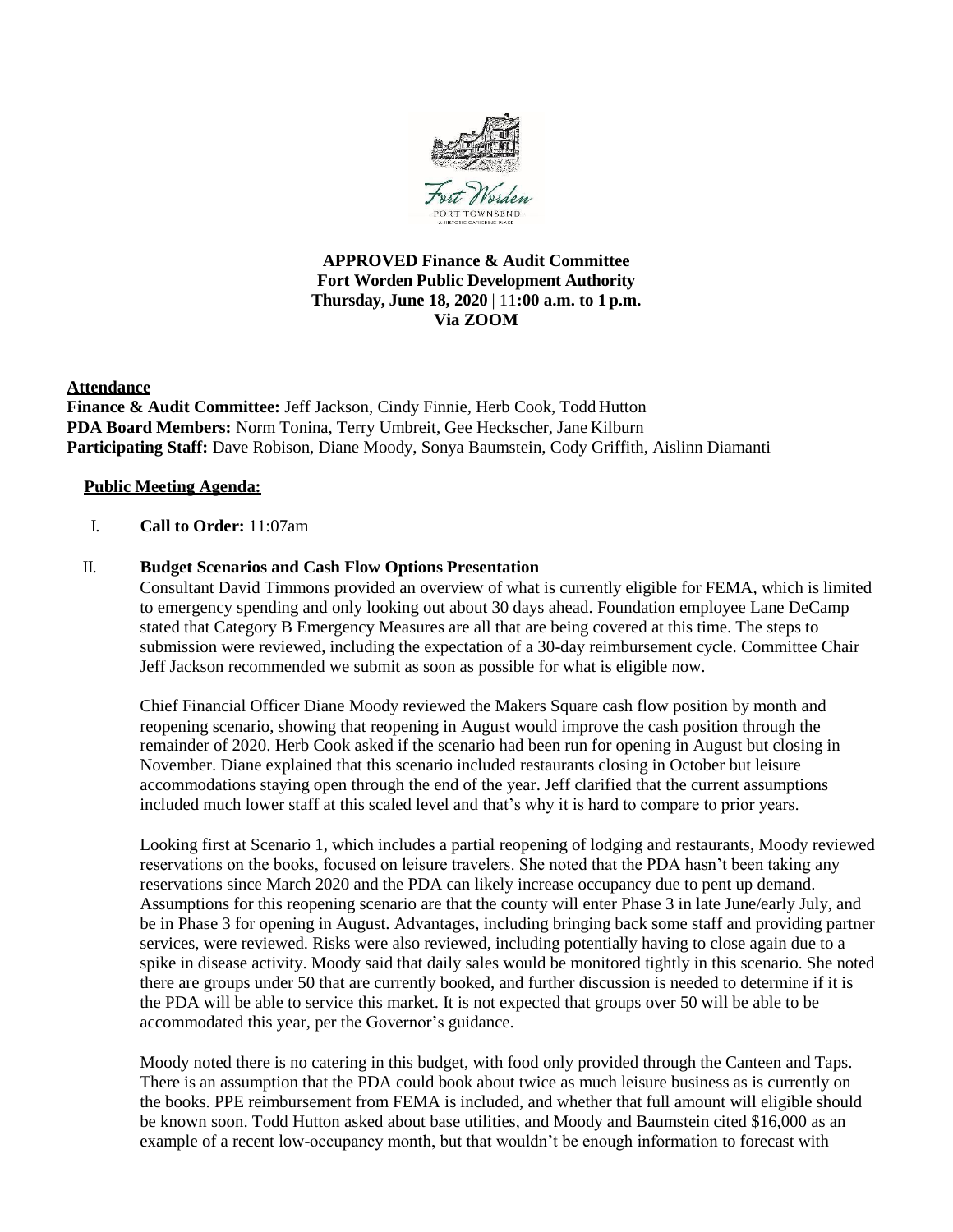Sales Director Cody Griffith reviewed how leisure assumptions were made and context for the Business on the Books numbers based on client/guest communications. On Monday alone, the Reservations line had 60 calls from people asking if they could come to the property. It was noted that, based on industry trends, people are looking for accommodations that is offered by the PDA. Cindy Finnie called out the dynamic of our strong constituency and our sustainability based on the loyalty of our guests. Griffith said 95% of 2020 budget is still captured, spread over holds for this year and booking next year. It's noted that booking for the leisure traveler only opens up a year in advance of their stay.

Gee Heckscher brought up the Officers Row sewer project, and Griffith responded that if Officers Row was available for reservations over the fall/holiday season the PDA could realize more revenues. The conversation has been started to see if the sewer project can be moved to Q1 2021. Jeff and Cindy pointed out that Leisure rates are \*not\* expected to drop this summer, especially because we have a desirable product (separate houses with outdoor spaces and no lobbies/forced public mixing). Jeff noted that while he is not concerned about the ADR assumptions, he is concerned about occupancy assumptions, which Diane and Cody will explore deeper. Cody noted they also have a queue of leads on pause while they get determination on dates they can rebook current clients. Jeff requested refinement about monthly demand and cash for the next board meeting. Cindy recommended that if reopened, numbers are reviewed daily for quick agility.

Diane presented some detail of the PDA's cleaning and sanitization plan, which goes above CDC recommendations and will include new procedures that make check-in safer for both guests and staff. She noted some airflow dangers and booking restrictions for multi-unit buildings. Cindy will be testing electrostatic sprayer and offered for PDA employees to participate in the test. Reopening lodging under this scenario could net approximately \$300K, exclusive of business overhead.

Diane noted that overhead is not included in the accommodations/lodging budget presented. Reopening Taps and the Canteen requires adjustments to their layouts and a focus on outdoor dining. Retail merchandise is not planned to be included in these scenarios due to safety concerns, acknowledging that reduces revenue. Reopening Taps and Canteen in this scenario could net an estimated \$14,300.

Jeff requested a closer look at maintenance, and a sense of the risk of what could go out and affect these assumptions. Dave noted that most of the costly repairs are focused on meeting room spaces, and not on accommodations. Norm and Cindy joined Jeff's request to explore this risk in more detail.

Moody then reviewed Scenario 2, which assumes no services open prior to April 2021. This includes a part-time skeleton crew throughout the closure. Makers Square would still be completed by the end of October 2020, and Historic Tax Credits would need to be secured by the end of the year to fund the skeleton crew and April 2021 reopening.

Cash flow considerations were reviewed for both scenarios, including needing to source an additional \$400K in Scenario 1 or an additional \$700K in Scenario 2. Jeff noted that these assumptions are for limited operations in both scenarios, April 2021 will not be a return to pre-COVID staffing or revenues. Potentials sources of cash could be Makers Square or a new credit line, which the committee needs to discuss.

### III. **Makers Square Cash Flow Report**

Diane gave a brief overview of the Makers Square cash flow report. She noted that the local investor continues to remain interested in purchasing the Historic Tax Credits for Makers Square and that the PDA is anticipating completion of the investment by mid-August.

Norm opened up the discussion to all PDA Board members attending the Committee meeting to comment or ask questions about the budget scenarios presented or cash flow projections.

Todd noted both budget scenarios presented to the Committee need a cash flow bridge plan – a plan to